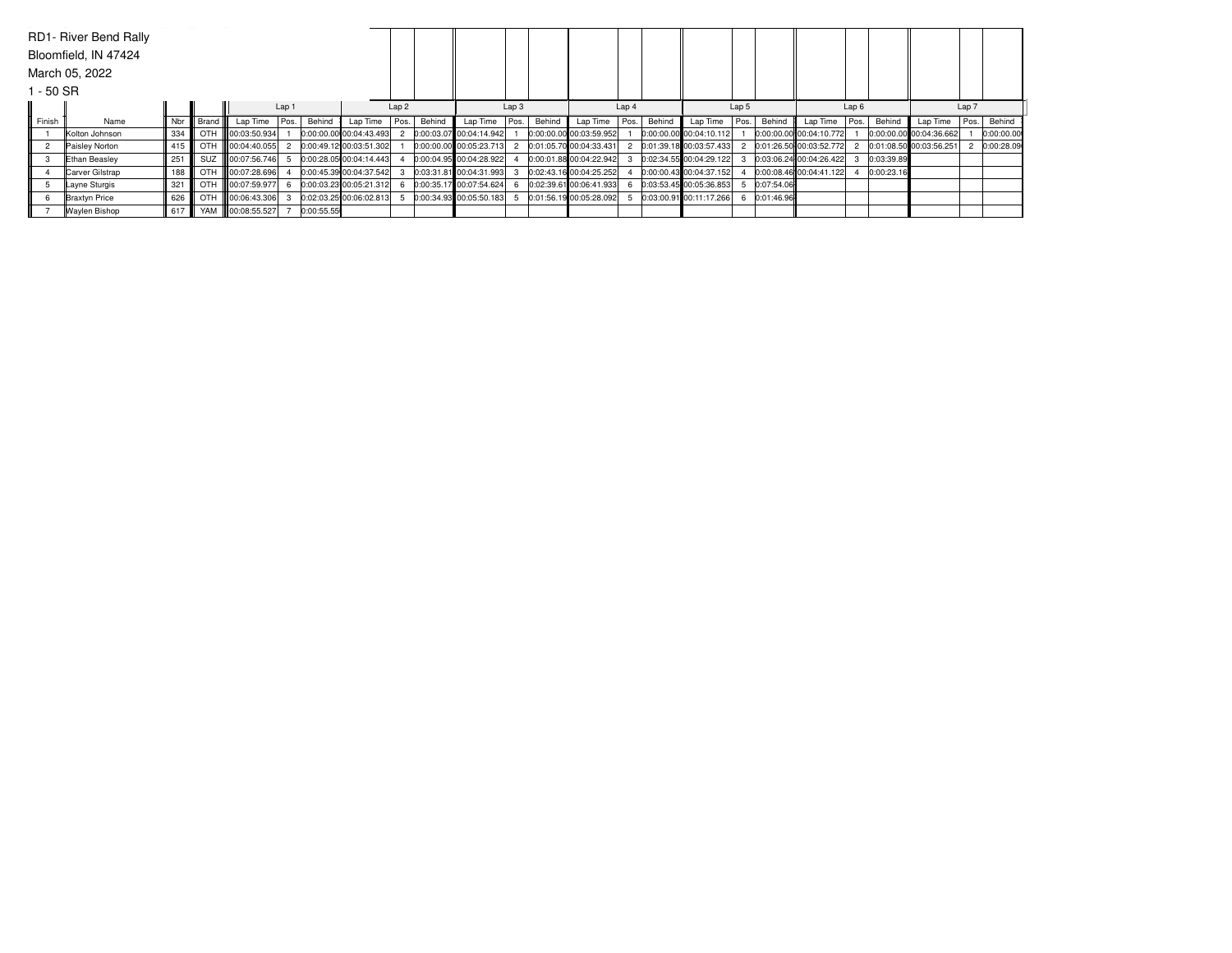|                      | RD1- River Bend Rally  |     |       |                    |      |        |                            |              |                  |                            |      |        |                                                       |      |               |                            |      |            |                           |      |            |                         |      |            |
|----------------------|------------------------|-----|-------|--------------------|------|--------|----------------------------|--------------|------------------|----------------------------|------|--------|-------------------------------------------------------|------|---------------|----------------------------|------|------------|---------------------------|------|------------|-------------------------|------|------------|
| Bloomfield, IN 47424 |                        |     |       |                    |      |        |                            |              |                  |                            |      |        |                                                       |      |               |                            |      |            |                           |      |            |                         |      |            |
| March 05, 2022       |                        |     |       |                    |      |        |                            |              |                  |                            |      |        |                                                       |      |               |                            |      |            |                           |      |            |                         |      |            |
|                      | 2 - Trail Rider        |     |       |                    |      |        |                            |              |                  |                            |      |        |                                                       |      |               |                            |      |            |                           |      |            |                         |      |            |
|                      | Lap 1                  |     |       |                    |      |        | Lap <sub>2</sub>           |              | Lap <sub>3</sub> |                            |      | Lap 4  |                                                       |      | Lap 5         |                            |      | Lap6       |                           |      | Lap 7      |                         |      |            |
| Finish               | Name                   | Nbr | Brand | Lap Time           | Pos. | Behind | Lap Time                   | Pos. I       | Behind           | Lap Time                   | Pos. | Behind | Lap Time                                              | Pos. | Behind        | Lap Time                   | Pos. | Behind     | Lap Time                  | Pos. | Behind     | Lap Time                | Pos. | Behind     |
|                      | Gannon Stearley        | 369 |       | HON 100:04:14.245  |      |        | 0:00:00.00 00:04:16.552    |              |                  | 0:00:00.00 00:04:24.312    |      |        | 0:00:00.00 00:04:41.572                               |      |               | 0:00:00.00 00:04:31.463    |      |            | $0:00:00.00$ 00:04:33.602 |      |            | 0:00:00.00 00:04:40.052 |      | 0:00:00.00 |
| $\mathbf{2}$         | <b>Bryson Price</b>    | 425 |       | HON 100:06:56.376  |      |        | 0:00:06.45 00:04:36.613    |              |                  | $0:00:20.55$ 00:04:23.232  |      |        | 0:03:01.11.00:04:16.022                               |      |               | 0:02:35.56 00:04:32.402    |      |            | 0:02:36.50 00:04:49.332   |      | 0:02:52.23 |                         |      |            |
|                      | <b>Mikey Scales</b>    | 043 | POL   | 00:06:34.136       |      |        | 0:00:02.68 00:05:00.523    |              |                  | 0:00:01.67 00:04:37.392    |      |        | 0:00:15.83 00:05:36.802                               | 3    |               | 0:01:36.61 00:05:09.283    |      |            | 0:02:13.49 00:05:08.862   | 3    | 0:02:33.02 |                         |      |            |
|                      | <b>Jaxson Walker</b>   | 713 | OTH   | 00:05:49.446       |      |        | 0:01:35.20 00:05:22.992    |              |                  | 0:02:41.64 00:05:03.423    |      |        | 0:00:03.81 00:05:38.843                               |      |               | 0:00:05.85 00:05:34.452    |      |            | 0:00:31.02 00:05:26.673   |      | 0:00:48.83 |                         |      |            |
|                      | Uacob Patton           | 111 |       | KAW   00:08:23.487 |      |        | 0:00:13.64 00:04:45.972    |              |                  | 0:00:31.06 00:05:13.823    |      |        | 0:02:07.42 00:05:03.612                               | 5    |               | 0:01:32.19 00:05:02.223    |      |            | $0:00:59.96$ 00:05:06.002 |      | 0:00:39.29 |                         |      |            |
|                      | Brookylnn Hoggatt      | 606 |       | OTH 00:06:49.917   |      |        | 0:00:15.78 00:05:45.502    |              |                  | 0:00:14.00 00:05:58.853    |      |        | 0:00:10.99 00:05:10.402                               | 6    |               | 0:00:17.78 00:06:12.774    |      | 0:01:28.33 |                           |      |            |                         |      |            |
|                      | Lilly Pfeiffer         | 003 |       | HON 100:06:31.456  | 3    |        | 0:00:42.01 00:05:49.963    |              |                  | 5 0:00:46.76 00:06:15.213  |      |        | 0:00:02.36 00:05:11.062                               |      |               | $0:00:03.02$ 00:06:14.394  |      | 0:00:04.64 |                           |      |            |                         |      |            |
|                      | <b>Brylee Mullinix</b> | 313 |       | YAM   00:07:07.366 |      |        | 0:00:10.99 00:05:31.033    |              |                  | 0:00:02.98 00:06:00.873    | 8    |        | 0:00:02.64 00:05:11.613                               | 8    |               | 0:00:03.19 00:06:30.983    |      | 0:00:19.78 |                           |      |            |                         |      |            |
|                      | Derek Crossett         | 017 | OTH   | 00:08:42.167       | 10   |        | 0:00:18.68 00:07:24.034    |              |                  | 10 0:00:11.61 00:06:34.953 |      |        | 10 0:00:36.13 00:05:54.563                            |      |               | 10 0:00:41.77 00:06:36.103 |      | 0:04:49.95 |                           |      |            |                         |      |            |
| 10                   | Maddox Stidman         | 330 |       | SUZ 00:09:03.827   |      |        | 0:00:21.66 00:06:50.763    | $\mathbf{q}$ |                  | 0:02:45.13 00:06:10.434    |      |        | 9 0:03:25.75 00:05:48.923                             | 9    |               | 0:04:03.06 00:07:38.993    | 10   | 0:00:21.12 |                           |      |            |                         |      |            |
|                      | Arizona Ennis          | 126 |       | OTH 00:08:09.847   |      |        | 0:01:02.48 00:08:15.804    |              |                  | 0:00:19.45 00:07:28.063    |      |        | 11 0:01:12.56 00:07:23.544                            | 11   | 0:02:41.54    |                            |      |            |                           |      |            |                         |      |            |
| 12.                  | <b>Tyler May</b>       | 119 |       | OTH 00:13:37.660   | 13   |        | 0:01:43.18 00:05:55.683    |              |                  |                            |      |        | 12 0:03:07.69 00:05:47.422 12 0:01:27.05 00:06:20.953 |      | 12 0:00:24.46 |                            |      |            |                           |      |            |                         |      |            |
| 13                   | <b>Jaxton Maners</b>   | 107 |       | OTH 00:11:54.479   |      |        | 12 0:02:50.65 00:15:20.547 |              | 13 0:07:41.68    |                            |      |        |                                                       |      |               |                            |      |            |                           |      |            |                         |      |            |